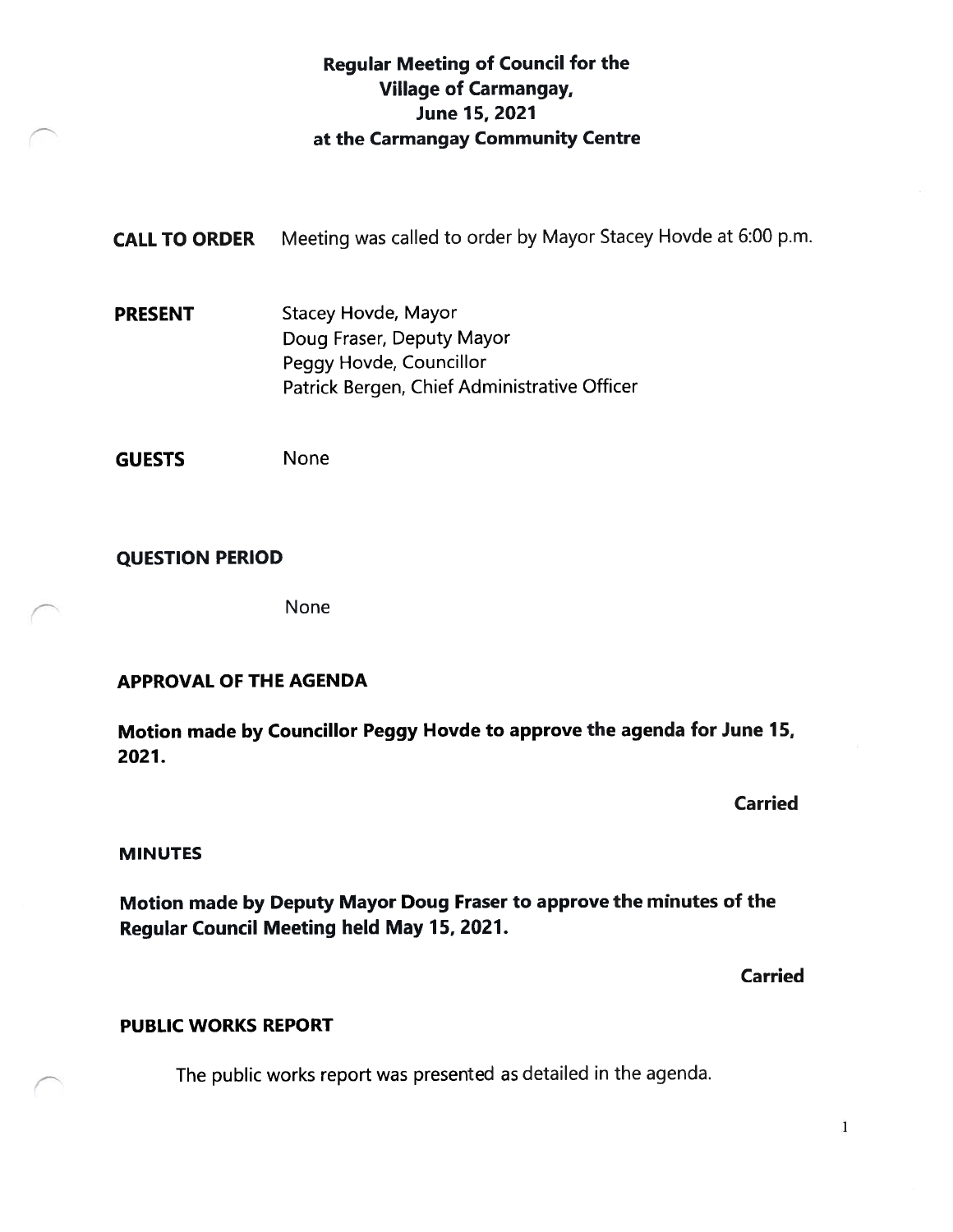#### ADMINISTRATOR REPORT

The Administration Report was presented as detailed in the agenda.

## Motion made by Mayor Stacey Hovde to accept both reports as presented.

**Carried** 

#### **CORRESPONDENCE**

None

#### FINANCIAL REPORTS

Motion made by Councillor Peggy Hovde to accept the financial report as presented.

Carried

#### NEW BUSINESS

a) Sewer Machine Policy

Motion made by Mayor Stacey Hovde to pass the first reading of Bylaw <sup>803</sup> Amendment to Bylaw <sup>746</sup> Service Rates.

Carried

Motion made by Councillor Peggy Hovde to pass the second reading of Bylaw <sup>803</sup> Amendment to Bylaw <sup>746</sup> Service Rates.

Motion made by Deputy Mayor Doug Fraser for permission to pass third reading of Bylaw \$03 Amendment to Bylaw <sup>746</sup> Service Rates.

Carried.

Motion made by Deputy Mayor Doug Fraser to pass the third reading of Bylaw <sup>803</sup> Amendment to Bylaw <sup>746</sup> Service Rates.

Carried.

**Carried**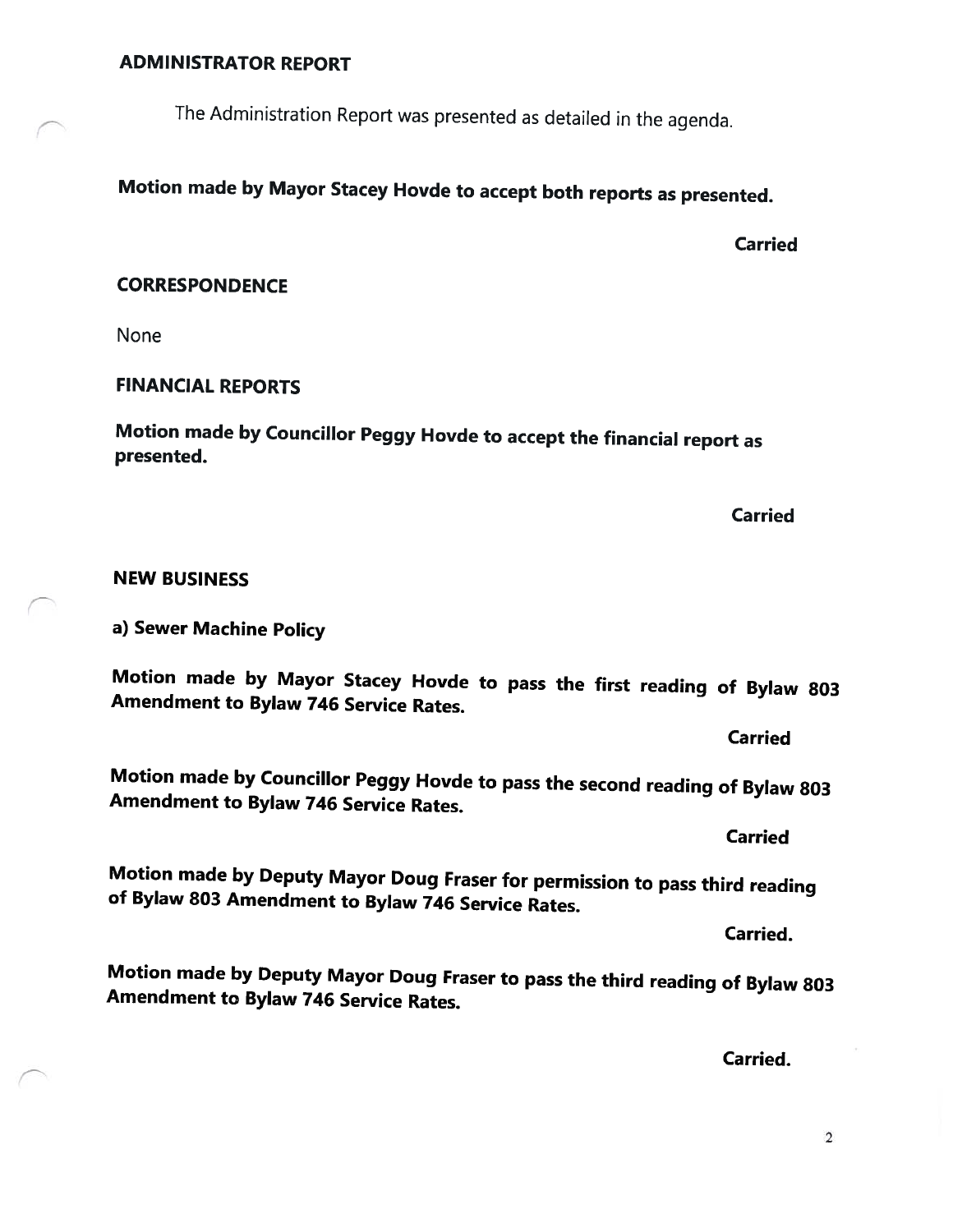b) Off Road Vehicle Bylaw Amendment

Motion made by Mayor Stacey Hovde to pass the first reading of Bylaw <sup>802</sup> Amendment to Bylaw <sup>788</sup> Community Standards Bylaw.

Motion made by Councillor Peggy Hovde to pass the second reading of Bylaw <sup>802</sup> Amendment to Bylaw <sup>788</sup> Community Standards Bylaw.

Motion made by Mayor Stacey Hovde for permission to pass third reading of Bylaw <sup>802</sup> Amendment to Bylaw <sup>788</sup> Community Standards Bylaw.

Motion made by Deputy Mayor Doug Fraser to pass the third reading of Bylaw <sup>802</sup> Amendment to Bylaw <sup>788</sup> Community Standards Bylaw.

c) Water Go Forward Plan

Motion made by Mayor Stacey Hovde to direct the CAO to work with MPE Engineering under the ACP grant to develop <sup>a</sup> <sup>p</sup>lan and budget to upgrade the current water pumping station.

d) IDP Public Hearing

Motion made by Mayor Stacey Hovde to authorize Deputy Mayor Doug Fraser to present to the IDP Public Hearing in Vulcan County @ 1:00 p.m. on June 16, 2021.

a) ORRSC

No meeting

REPORTS

b) MARQUIS No meeting

c) VULCAN DISTRICT SOLID WASTE No meeting

Carried

Carried.

Carried.

Carried.

Carried.

Carried.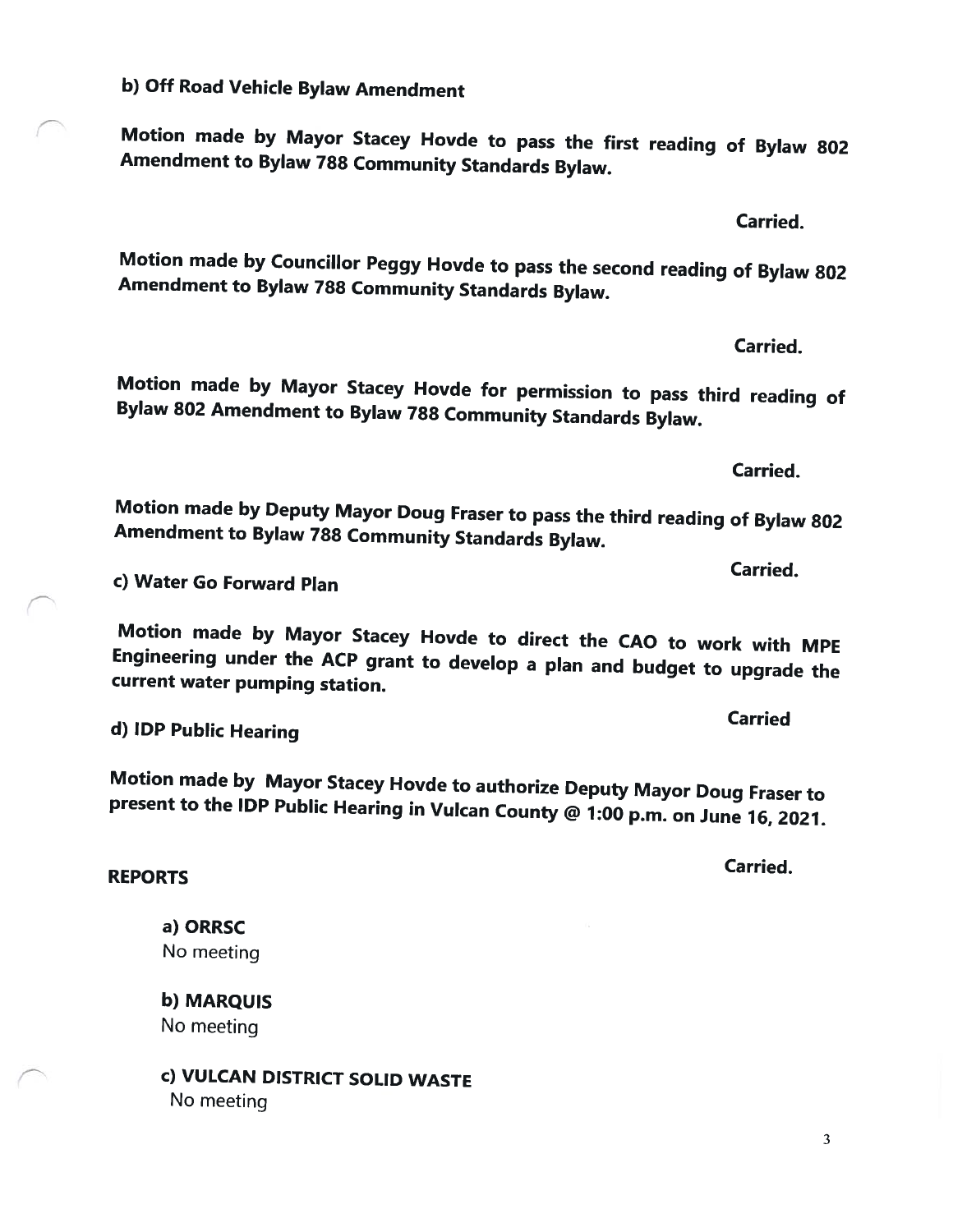#### d) FCSS

- 1) Annual general meeting held for both FCSS and Food Bank
- 2) May showed <sup>a</sup> remarkable increase in Food Bank use. At the same time donation to the Food Bank from the community have been very generous.
- 3) Wild Rose Community Connections now has <sup>a</sup> refrigerated ban available in order to deliver food rescue items to the villages.

#### e) SOUTHGROW

Five guest speakers to speak about new grants coming into <sup>p</sup>lay Trevor Lewingoton from Economic Development to offer training for council members.

Todd Hirsh ATB provincial economist <sup>g</sup>iving general view of our economic picture.

Robin Luini from Job Economy & Innovation talking about value added processing in Southern Alberta.

Report from Alberta Govt. on major processing Investments between Medicine Hat and Lethbridge.

Report from Tourism on upcoming grants.

Highway <sup>3</sup> twinning for 43km is starting.

The new exhibition building has broken ground which will <sup>g</sup>ive Southern Alberta <sup>a</sup> world class venue.

Annual membership for Southgrow to increase <sup>5</sup> cent per capita as agreed upon three years ago.

The Financial position of Southgrow because of covid has had <sup>a</sup> huge decrease in Revenue but have adjusted accordingly to keep our finances viable. Southgrow membership is now at <sup>a</sup> all time high of <sup>29</sup> members.

# f) TWIN VALLEY REGIONAL WATER COMMISSION

No meeting

# g) MAYORS AND REEVES OF SOUTHWEST ALBERTA

No meeting

### CLOSED SESSION

Motion made by Mayor Stacey Hovde to go into closed session at 7:70 p.m. pursuant to Division <sup>2</sup> of Part <sup>1</sup> of the Freedom of Information and Protection of